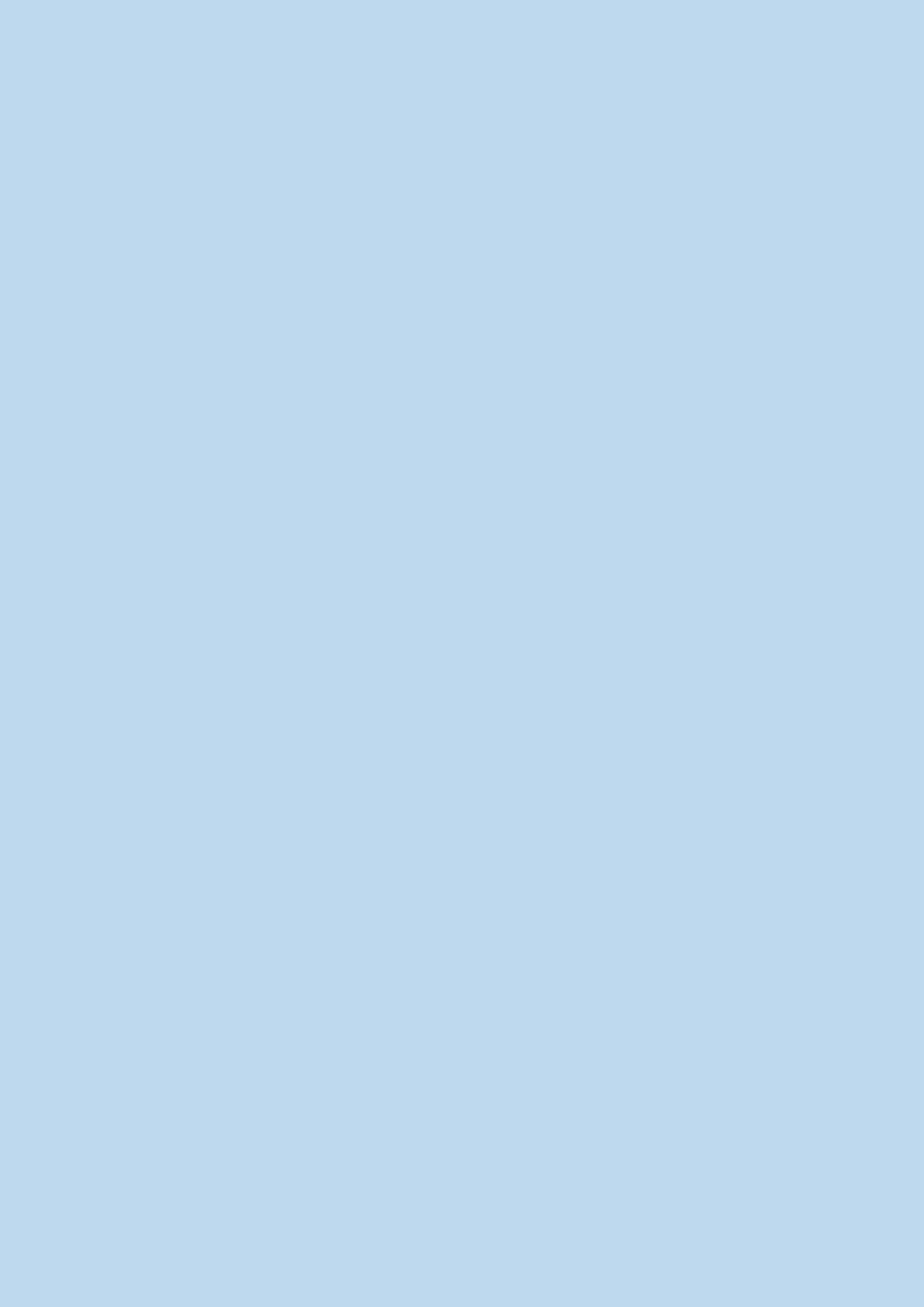# **Chapter I**

### **Functioning of State Public Sector Undertakings**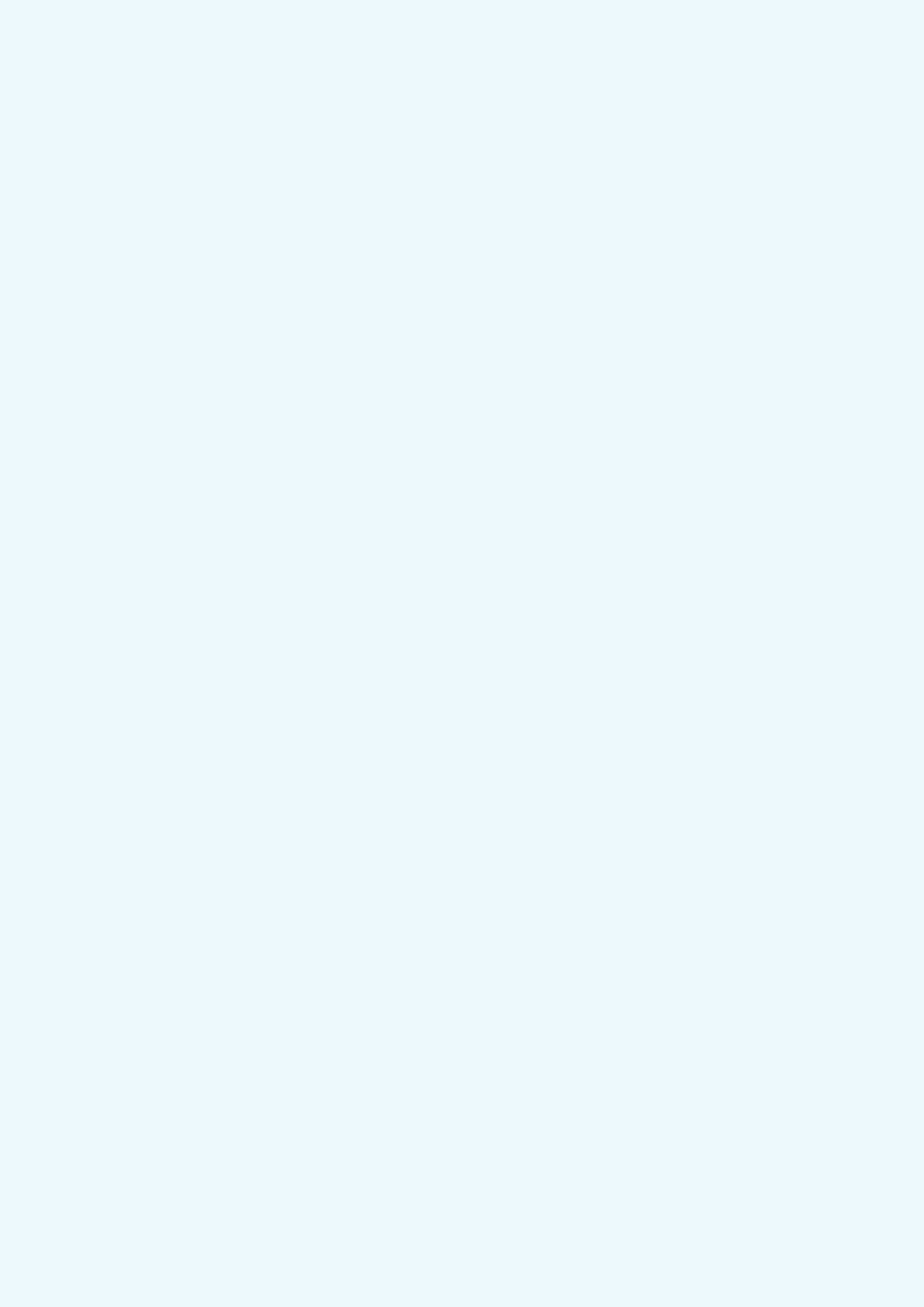#### **Chapter I**

#### **Functioning of State Public Sector Undertakings**

#### **Introduction**

**1.1** State Public Sector Undertakings (PSUs) consist of State Government Companies, Government-controlled other Companies, subsidiary Companies and Statutory Corporations. State PSUs are established to execute the activities of commercial nature and to contribute in economic development of the State. In West Bengal, there were 84 PSUs as on 31 March 2019 against 94 PSUs in the preceding year. During the year 2018-19, no PSUs were added to the audit jurisdiction. The reduction in numbers was due to restructuring of PSUs as discussed subsequently. The financial performance of the PSUs on the basis of latest finalised accounts as on 30 September 2019 is covered in this section. The working PSUs registered an annual turnover of  $\bar{\tau}$  52,953.14 crore as per their latest finalised accounts as on 30 September 2019. This turnover was equal to 4.50 *per cent* of State Gross Domestic Product (GSDP) for the year 2018-19 ( $\bar{\tau}$  11,77,586 crore). The PSUs earned overall profits of  $\bar{\tau}$  356.42 crore as per their latest finalised accounts. As on 31 March 2019, the State PSUs had employed around 45,922 employees. There were 19 PSUs having an investment of  $\bar{\tau}$  1,430.61 crore towards capital ( $\bar{\tau}$  172.14 crore) and long-term loans  $(\bar{\bar{\mathcal{F}}} 1,258.47$  crore), which were inactive for one to 17 years. This is a critical area as the investments in inactive PSUs do not contribute to the economic growth of the State. The State Government may consider winding up them.

#### **Accountability framework**

**1.2** A Government Company or any other Company owned or controlled, directly or indirectly, by the Central Government, or by any State Government or Governments or partly by Central Government and partly by one or more State Governments is subject to audit by the CAG. The process of audit of Government Companies is governed by relevant provisions of Sections 139 and 143 of the Companies Act, 2013 (the Act). According to Section 2 (45) of the Act, a Government Company is any company in which not less than 51 *per cent* of the paid-up share capital is held by the Central Government, or by any State Government/ Governments, or partly by the Central Government and partly by one or more State Governments. This includes a company which is a subsidiary company of such a Government Company.

Further, as per sub-Section 7 of Section 143 of the Act, the CAG may, in case of any company covered under sub-section 5 or sub-section 7 of Section 139, by an order, conduct test audit on the accounts of such company, if considered necessary. The provisions of Section 19A of the Comptroller and Auditor General's (Duties, Powers and Conditions of Service) Act, 1971 shall apply to the report of such Audit. An audit of the financial statements of a company in respect of the financial years that commenced on or before 31 March 2014 shall continue to be governed by the provisions of the Companies Act, 1956.

The financial statements of the Government Companies are audited by Statutory Auditors, appointed by CAG as per the provisions of Sections 139 (5) or 139 (7)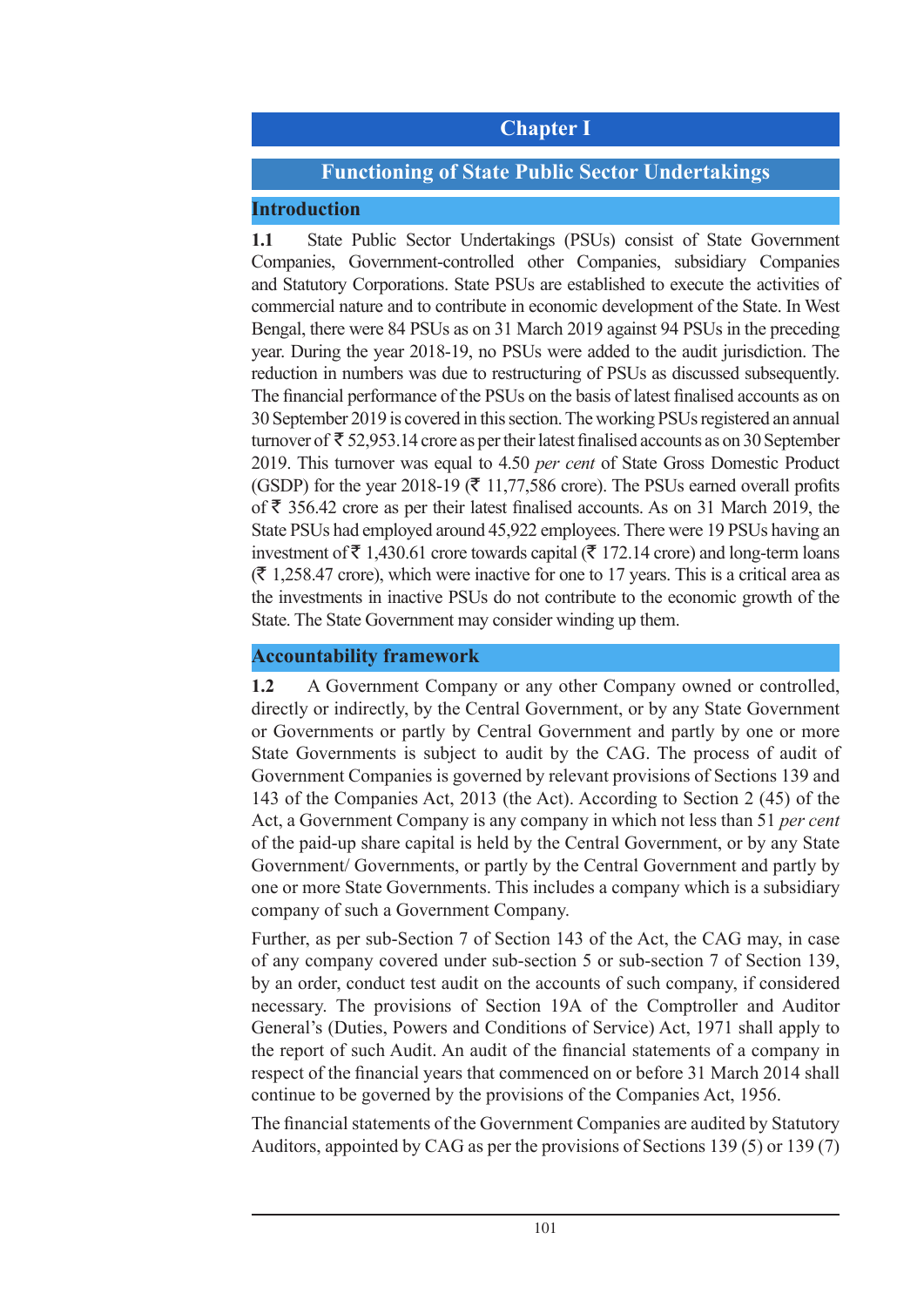of the Act, as applicable, who shall submit a copy of their audit report, including the financial statements of the Company, to the CAG, under Section 143(5) of the Act. These financial statements are subject to supplementary audit to be conducted by CAG within 60 days from the date of receipt of the audit report under the provisions of Section 143 (6) of the Act.

#### **Need for timely finalisation and submission of accounts by PSUs**

**1.3** According to Sections 394 and 395 of the Companies Act 2013, Annual Report on the working and affairs of a Government Company, is to be prepared within three months of its Annual General Meeting (AGM) and as soon as may be after such preparation laid before the Houses or both the Houses of State Legislature together with a copy of the Audit Report and any comments upon or supplement to the Audit Report, made by the CAG. Similar provisions exist in the respective Acts regulating statutory corporations. This mechanism provides the necessary legislative control over the utilisation of public funds invested in the companies from the Consolidated Fund of the State.

Section 96 of the Companies Act, 2013 requires every company to hold AGM of the shareholders once in every calendar year. Further, Section 129 of the Companies Act, 2013 stipulates that the audited Financial Statements for the financial year have to be placed in the said AGM for their consideration; contraventions of such provisions are liable for punishment/ penalty.

#### **Investment by the Government of West Bengal**

**1.4** The Government of West Bengal has financial stakes in the PSUs, which is mainly of three types:

- **Share capital and loans** In addition to the share capital contribution, GoWB also provides financial assistance by way of loans to the PSUs from time to time.
- **Special financial support** GoWB provides budgetary support by way of grants and subsidies to the PSUs as and when required.
- **Guarantees** GoWB also guarantees the repayment of loans, with interest, availed by the PSUs from Financial Institutions.

#### **Aggregate investment in State PSUs with sector-wise summary**

**1.5** As on 31 March 2019, the investment (capital and long-term loans) in 84 PSUs<sup>156</sup> was  $\bar{\tau}$  40,009.68 crore as per accounts of 2018-19 or information from PSUs (*Appendix-8*). This total investment consisted of 41.02 *per cent* towards paid-up capital and 58.98 *per cent* in long-term loans. The sector-wise summary of investment in the PSUs as on 31 March 2019 is given at **Table 1.1**  below:

<sup>156</sup> *One PSU viz. WBSCST&OBCD&FC has not submitted either accounts for its first year (2017‑18) or information on investment etc. as of 31 March 2019. Hence, investment figures have been taken from the Audit Report (PSUs) 2017-18.*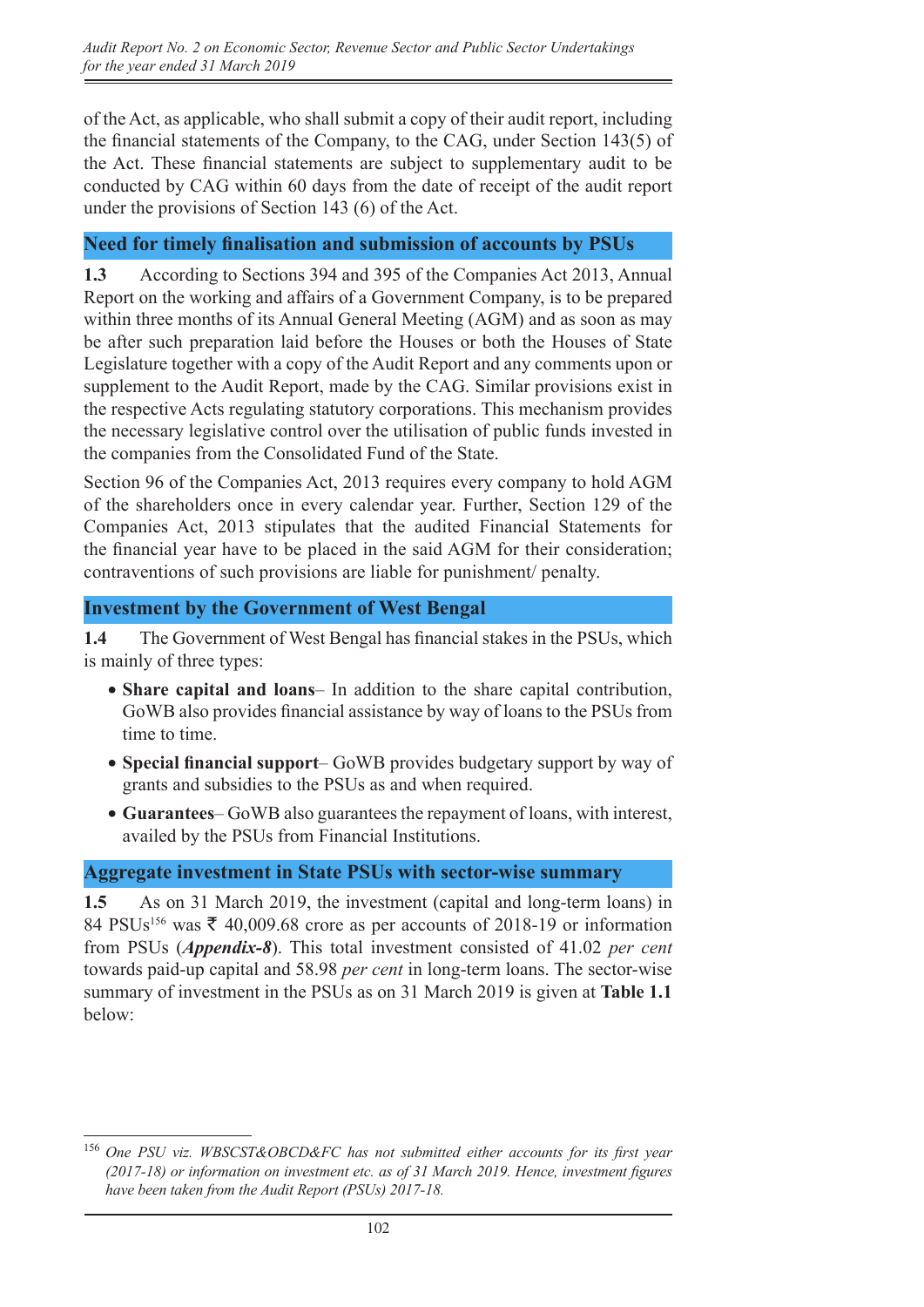| Name of sector             | <b>Government</b><br><b>Companies</b> |                          | <b>Statutory</b><br><b>Corporations</b> |                 | <b>Total</b> | <b>Investment</b><br>$\mathcal{R}$ in crore) |                        |              |
|----------------------------|---------------------------------------|--------------------------|-----------------------------------------|-----------------|--------------|----------------------------------------------|------------------------|--------------|
|                            | <b>Working</b>                        | <b>Inactive</b>          | <b>Working</b>                          | <b>Inactive</b> |              | <b>Equity</b>                                | <b>Long-term Loans</b> | <b>Total</b> |
| Power                      | 06                                    | -                        | $\overline{\phantom{a}}$                |                 | 06           | 12,272.74                                    | 17,390.89              | 29,663.63    |
| Finance                    | 06                                    | 0 <sub>1</sub>           | 03                                      |                 | 10           | 1,497.45                                     | 1,840.18               | 3,337.63     |
| Service                    | 11                                    | $\overline{\phantom{0}}$ | 03                                      | 0 <sub>1</sub>  | 15           | 233.48                                       | 2,291.68               | 2,525.16     |
| Manufacturing              | 11                                    | 16                       | $\overline{\phantom{0}}$                |                 | 27           | 494.48                                       | 1,671.04               | 2,165.52     |
| Infrastructure             | 10                                    | -                        | 01                                      |                 | 11           | 1,798.78                                     | 186.23                 | 1,985.01     |
| Agriculture $\&$<br>Allied | 09                                    | 0 <sub>1</sub>           | 0 <sub>1</sub>                          |                 | 11           | 106.89                                       | 143.81                 | 250.70       |
| Others                     | 04                                    |                          | $\overline{\phantom{a}}$                |                 | 04           | 6.59                                         | 75.44                  | 82.03        |
| <b>Total</b>               | 57                                    | 18                       | 08                                      | $\overline{01}$ | 84           | 16,410.41                                    | 23,599.27              | 40,009.68    |

#### **Table 1.1: Sector-wise summary of investment in PSUs**

*(Source: Compiled from information provided by PSUs and accounts for 2018‑19 received)*

In the past five years from 2014–15 to 2018–19, the Power Sector had received the largest share of equity ( $\bar{\tau}$  2,588.06 crore) and loans ( $\bar{\tau}$  2,603.55 crore) from the Government of West Bengal.

#### **Disinvestment and Restructuring of State PSUs**

**1.6** The Government of West Bengal decided (February 2017) to restructure State PSUs for improving operational efficiency and optimally utilising their manpower/ assets. Accordingly, six working PSUs (including three subsidiary companies) and two inactive subsidiary companies were amalgamated with four existing PSUs with effect from 01 April 2018, and one inactive PSU i.e., DPL Coke Oven was struck off from the Register of Companies on 21 January 2019. The restructuring is shown in **Table 1.2** below:

| <b>SI</b><br>No. | <b>Names</b> of<br><b>Administrative</b><br><b>Departments</b>     | <b>Names of PSUs amalgamated</b>                                                                              | Particulars of amalgamation or strike<br>off                                                                    |  |  |
|------------------|--------------------------------------------------------------------|---------------------------------------------------------------------------------------------------------------|-----------------------------------------------------------------------------------------------------------------|--|--|
| 1                | Animal<br>Resources<br>Development                                 | West Bengal Dairy & Poultry<br>Development Corporation Limited                                                | Amalgamated with West Bengal Livestock<br>Development Corporation Limited from<br>01.04.2018.                   |  |  |
| $\overline{2}$   | <b>Fisheries</b>                                                   | West Bengal State Fisheries Corporation<br>Limited                                                            | Amalgamated with The State Fisheries<br>Development Corporation Limited from<br>01.04.2018.                     |  |  |
| 3                | West Bengal Wasteland Development<br>Forest<br>Corporation Limited |                                                                                                               | Amalgamated with West Bengal Forest<br>Development Corporation Limited from<br>01.04.2018.                      |  |  |
| $\overline{4}$   |                                                                    | Webel Mediatronics Limited (Subsidiary<br>of WBEIDC Limited)<br><b>Webel Electronic Communication Systems</b> |                                                                                                                 |  |  |
| 5                | Information<br>Technology &<br>Electronics and<br>e-Governance     | Limited (Subsidiary of WBEIDC Limited)                                                                        |                                                                                                                 |  |  |
| 6                |                                                                    | Webel Informatics Limited (Subsidiary of<br><b>WBEIDC</b> Limited)                                            | Amalgamated with West Bengal<br><b>Electronics Industry Development</b><br>Corporation Limited from 01.04.2018. |  |  |
| 7                |                                                                    | Webel Electro-Optics Limited (subsidiary<br>of WBEIDC Limited) - Inactive company                             |                                                                                                                 |  |  |
| 8                |                                                                    | Webel Consumer Electronics Limited<br>(subsidiary of WBEIDC Limited) -<br>Inactive company                    |                                                                                                                 |  |  |

**Table 1.2: Names of PSUs amalgamated with other PSUs or struck off**